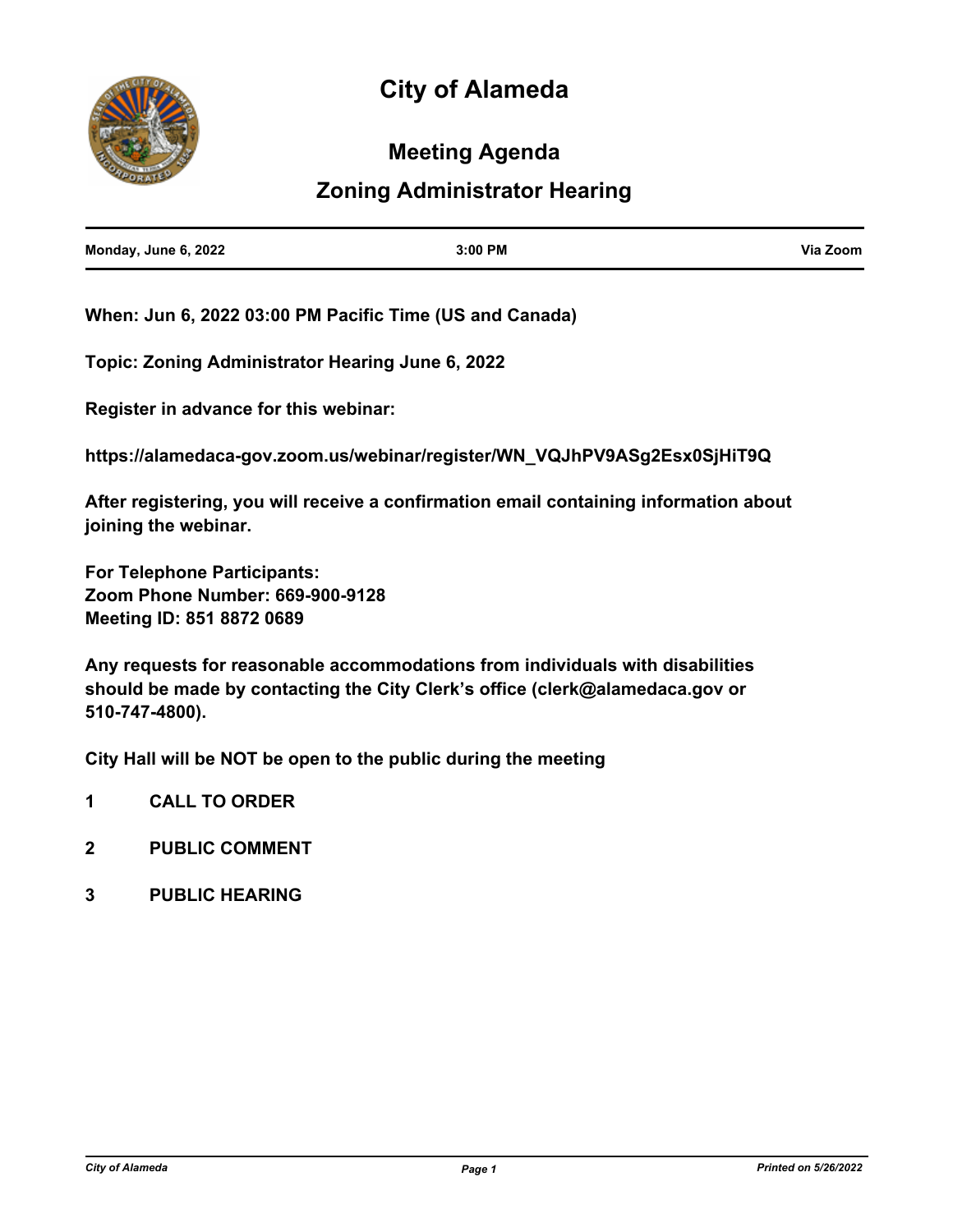**3-A** [2022-2095](http://alameda.legistar.com/gateway.aspx?m=l&id=/matter.aspx?key=11872) PLN22-0249 - 1501 Harbor Bay Parkway - Applicant: Jay Atkinson, Paceline Investors. Public hearing to consider an administrative use permit for a new outdoor café, coffee bar and beer/wine garden with an outdoor seating area and hours of operation from 7:30 am to 7:30 pm. The proposed new commercial buildings subject to design review include 3 single-story modular container units and 2 stacked modular units, totaling 1,120 square feet in floor area, for beverage and food sales, restrooms, and office space around a new courtyard seating area. The proposed project also includes new landscaping with new exterior lighting, fencing, shade structures, sculptures, a wood deck, fitness court, trash enclosure and plantings. The property is located within the C-M-PD, Commercial Manufacturing - Planned Development zoning district and designated Business & Employment in the Alameda 2040 General Plan.

*Attachments:* [Exhibit 1 Project Plans](http://alameda.legistar.com/gateway.aspx?M=F&ID=24eb9ac6-2f4a-4307-9c7c-e3ddd0facf77.pdf)

### **4 ADJOURNMENT**

#### PLEASE NOTE:

• Appeals of Zoning Administrator decisions are considered by the Planning Board. Appeals must be filed in the Planning, Building and Transportation Department in writing stating the basis of appeal with the appeal fee within 10 days of the date of action.

• Translators or sign language interpreters will be available on request. Please contact the Planning, Building and Transportation Department, at (510) 747-6805 or (510) 522-7538 (TDD number) at least 72 hours before the meeting to request a translator or interpreter.

- Accessible seating for persons with disabilities (including those using wheelchairs) is available.
- Minutes of the meeting are available in enlarged print.

• Audiotapes of the meeting are available upon request. Please contact the Planning, Building and Transportation Department at (510) 747-6805 or (510) 522-7538 (TDD number) at least 48 hours before the meeting to request agenda materials in an alternative format, or any other reasonable accommodation that may be necessary to participate in and enjoy the benefits of the meeting.